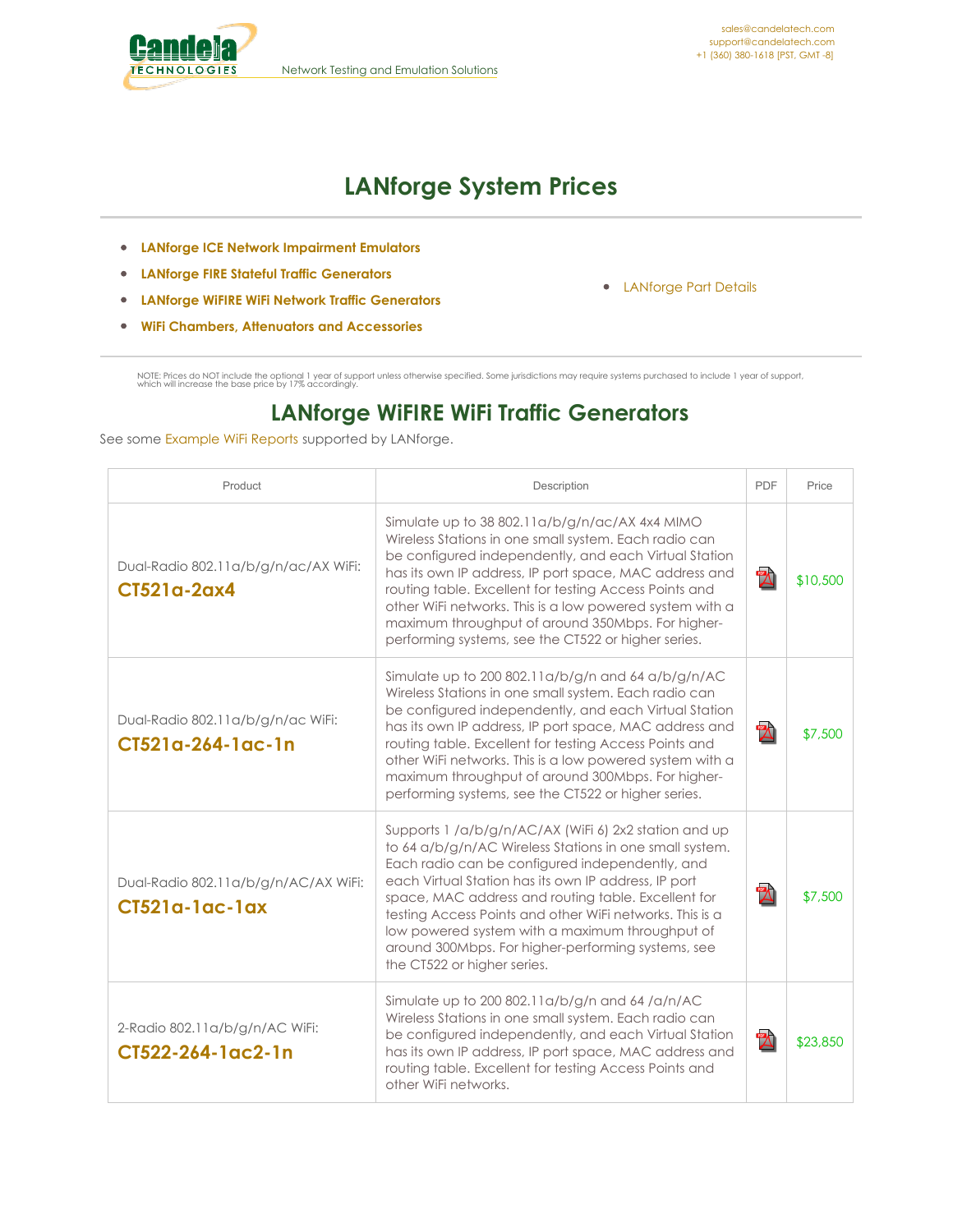| 2-Radio 802.11a/b/g/n/ac 4x4 MU-<br>MIMO WiFi + 10G-rj45:<br>CT523c-2ac2-db-10g-<br>cu               | Simulate up to 128 802.11 ac 4x4 MIMO Wireless Stations<br>in one quiet system. One radio is 5Ghz only, one is<br>2.4Ghz only. Each radio can be configured<br>independently, and each Virtual Station has its own IP<br>address, IP port space, MAC address and routing table.<br>Excellent for testing Access Points and other WiFi<br>networks, and a good building block for a TR-398 test<br>bed. Supports two MU-MIMO virtual stations. Includes<br>dual-port 1/2.5/5/10G copper rj45 NIC. Other<br>configurations are available.                         | $\mathbb{Z}$ | \$32,545 |
|------------------------------------------------------------------------------------------------------|-----------------------------------------------------------------------------------------------------------------------------------------------------------------------------------------------------------------------------------------------------------------------------------------------------------------------------------------------------------------------------------------------------------------------------------------------------------------------------------------------------------------------------------------------------------------|--------------|----------|
| 6-Radio 802.11a/b/g/n/ac 4x4 MU-<br>MIMO WiFi + 10G-rj45:<br>CT523c-3ac2-db+10g-<br>cu               | Simulate up to 384 802.11 ac 4x4 MIMO Wireless Stations<br>in one quiet system. Three radios are 5Ghz only, three<br>are 2.4Ghz only. Each radio can be configured<br>independently, and each Virtual Station has its own IP<br>address, IP port space, MAC address and routing table.<br>Excellent for testing Access Points and other WiFi<br>networks, and a good building block for a TR-398 test<br>bed. Supports siz MU-MIMO virtual stations (3 on each<br>band). Includes dual-port 1/2.5/5/10G copper rj45 NIC.<br>Other configurations are available. | $\mathbb{Z}$ | \$56,300 |
| 6-Radio 802.11a/b/g/n/ac/AX 4x4 WiFi<br>$+ 10G-rj45:$<br>CT523c-3mtk-db+10g-<br>c <sub>U</sub>       | Simulate up to 114 802.11ax 4x4 Wireless Stations in one<br>quiet system. The six radios are 2.4/5G dual-band. Each<br>radio can be configured independently, and each<br>Virtual Station has its own IP address, IP port space,<br>MAC address and routing table. Excellent for testing<br>Access Points and other WiFi networks, and a good<br>building block for a TR-398 issue 2 test bed. Supports six<br>OFDMA stations. Includes dual-port 1/2.5/5/10G<br>copper rj45 NIC. Other configurations are available.                                           | $\mathbb Z$  | \$53,375 |
| 10-Radio 802.11a/b/g/n/ac/AX 6E MU-<br>MIMO and OFDMA WiFi + 10G-rj45:<br>CT523c-8axe-ac2-10g-<br>cu | Supports up to 10 802.11ax (wifi 6E) 2x2 OFDMA Wireless<br>Stations in one quiet system. An additional 2.4 and<br>5Ghz wifi-5 wave-2 radios can support 64 additional<br>stations each Each radio can be configured<br>independently, and each Virtual Station has its own IP<br>address, IP port space, MAC address and routing table.<br>Excellent for testing Access Points and other WiFi<br>networks. Supports 8 MU-MIMO and OFDMA virtual<br>stations. Includes dual-port 1/2.5/5/10G copper rj45<br>NIC. Other configurations are available.             | $\mathbb Z$  | \$54,795 |
| 3-Radio 802.11a/b/g/n/ac 4x4 MU-<br>$MIMO$ WiFi + 10G:<br>CT523c-192-2ac2-1ac-<br>10 <sub>g</sub>    | Simulate up to 128 802.11 ac 4x4 MIMO and 64<br>802.11 ac 3x3 MIMO Wireless Stations in one quiet<br>system. The 4x4 radios only work on 5Ghz, but the 3x3<br>radio can work on both 2.4 and 5Ghz bands. Each<br>radio can be configured independently, and each<br>Virtual Station has its own IP address, IP port space,<br>MAC address and routing table. Excellent for testing<br>Access Points and other WiFi networks. Supports two<br>MU-MIMO virtual stations. Includes dual-port 10G NIC.<br>Other configurations are available.                       | $\mathbb{Z}$ | \$39,825 |
| 2U WIFIRE 802.11a/b/g/n Six Radio<br><b>Wireless Station Emulator:</b><br>CT525-1200-6n              | Simulate up to 1200 802.11a/b/g/n Wireless Stations in<br>one 2U system. Each radio can be configured<br>independently, and each Virtual Station has its own IP<br>address, IP port space, MAC address and routing table.<br>Excellent for testing Access Points and other WiFi<br>networks.                                                                                                                                                                                                                                                                    | $\mathbf{Z}$ | \$46,985 |
| 2U WiFIRE 802.11b/g/ac Six Radio<br><b>Wireless Station Emulator:</b><br>CT525-384-6ac               | Simulate up to 384 802.11b/g/ac Wireless Stations in<br>one 2U system. Each radio can be configured<br>independently, and each Virtual Station has its own IP<br>address, IP port space, MAC address and routing table.<br>Excellent for testing Access Points and other WiFi<br>networks.                                                                                                                                                                                                                                                                      | $\mathbb Z$  | \$61,995 |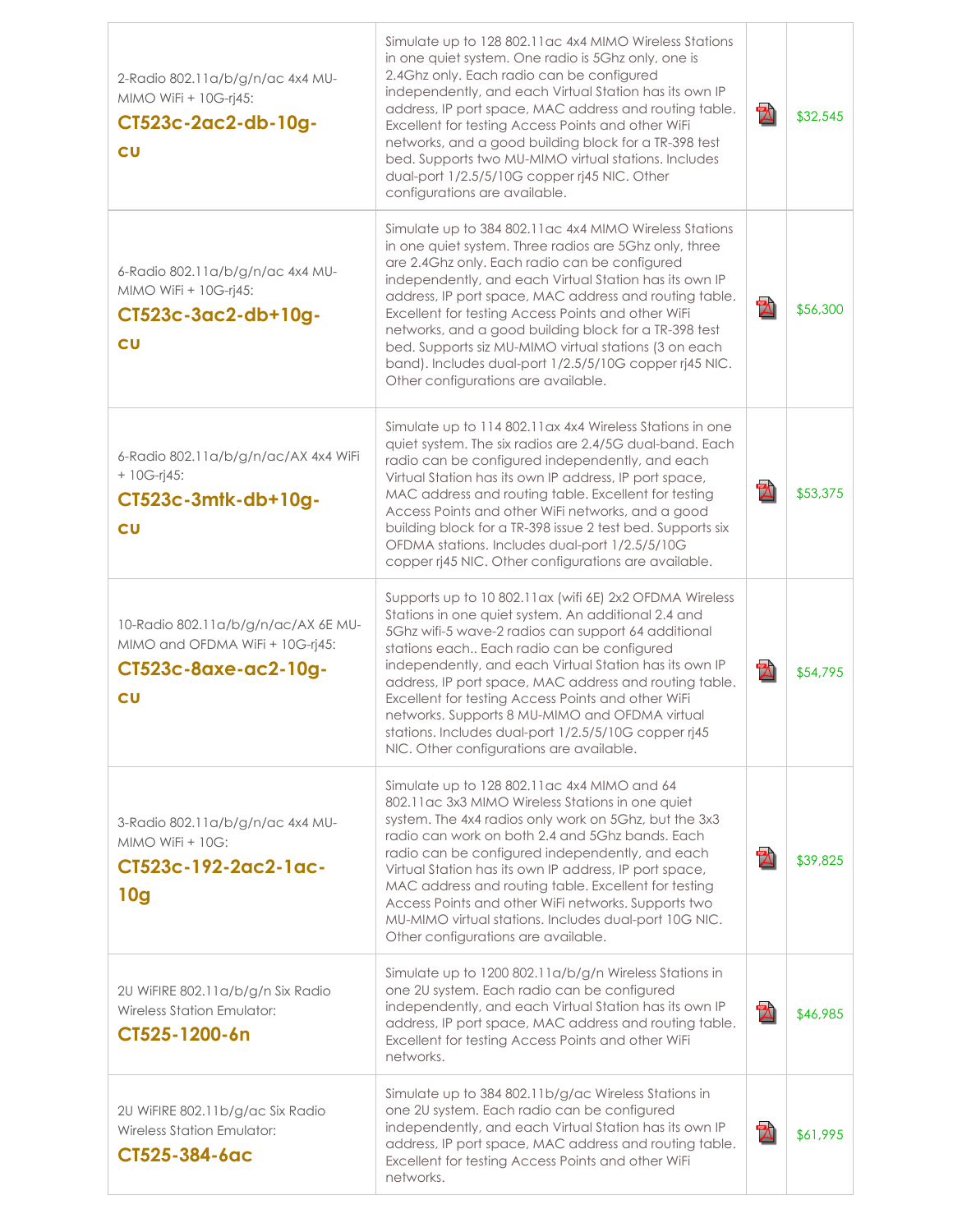2U WiFIRE 802.11ac/a/b/g/n Six Radio Wireless Station Emulator:

#### **CT525-792-3ac-3n**

Simulate up to 600 802.11a/b/g/n and 192 /ac Wireless Stations in one 2U system. Each radio can be configured independently, and each Virtual Station has its own IP address, IP port space, MAC address and routing table. Excellent for testing Access Points and other WiFi networks.

| PDF | \$53,995 |
|-----|----------|
|     |          |

| Other combinations of 2U WiFIRE 802.11ac/a/b/g/n Six Radio Wireless Station Emulator |                                                                                                                                                                                                                                                                                                                                                                                                                                 |              |          |
|--------------------------------------------------------------------------------------|---------------------------------------------------------------------------------------------------------------------------------------------------------------------------------------------------------------------------------------------------------------------------------------------------------------------------------------------------------------------------------------------------------------------------------|--------------|----------|
| CT525-128-2ac                                                                        |                                                                                                                                                                                                                                                                                                                                                                                                                                 | $\mathbb Z$  | \$29,240 |
| CT525-328-2ac-1n                                                                     |                                                                                                                                                                                                                                                                                                                                                                                                                                 | $\mathbb{Z}$ | \$35,945 |
| CT525-392-3ac-1n                                                                     |                                                                                                                                                                                                                                                                                                                                                                                                                                 | $\mathbb Z$  | \$43,195 |
| CT525-656-4ac-2n                                                                     |                                                                                                                                                                                                                                                                                                                                                                                                                                 | $\mathbb Z$  | \$56,295 |
| CT525-928-2ac-4n                                                                     |                                                                                                                                                                                                                                                                                                                                                                                                                                 | $\mathbb Z$  | \$51,645 |
| Seven-Radio 802.11a/b/g/n/ac 3x3<br>MIMO WiFi:<br>CT526-1128-2ac-5n-ef               | Simulate up to 1128 802.11a/b/g/n/ac MIMO Wireless<br>Stations in one small system. Also includes 4-port 1Gbps<br>copper, and 4-port 1Gbps Fiber ethernet NIC. Different<br>NIC combinations are supported. Each radio can be<br>configured independently, and each Virtual Station<br>has its own IP address, IP port space, MAC address and<br>routing table. Excellent for testing Access Points and<br>other WiFi networks. | $\mathbb Z$  | \$66,640 |

Candela Technologies, Inc., 2417 Main Street, Suite 201, P.O. Box 3285, Ferndale, WA 98248, USA www.candelatech.com | sales@candelatech.com | +1 360 380 1618

#### **WiFi Chambers, Attenuators and Accessories**

Please see the RF Chambers [Comparison](http://www.candelatech.com/lf_wifi_chambers.php) and Spec Sheet for details on all of our RF chamber offerings.

| Product                                                      | Description                                                                                                                                                                                                                                | <b>PDF</b>   | Price    |
|--------------------------------------------------------------|--------------------------------------------------------------------------------------------------------------------------------------------------------------------------------------------------------------------------------------------|--------------|----------|
| Small RF Chamber:<br><b>CT810a</b>                           | Smaller sized affordable RF Chamber for various WiFi<br>and RF testing scenarios. Comes with a full set of<br>interfaces and may be further customized for<br>customer's needs.                                                            | $\mathbb{Z}$ | \$3,995  |
| Medium RF Chamber:<br><b>CT820a</b>                          | Medium sized affordable RF Chamber for various WiFi<br>and RF testing scenarios. Comes with a full set of<br>interfaces and may be further customized for<br>customer's needs.                                                             | $\mathbb{Z}$ | \$4,995  |
| Medium RF Chamber with Antenna<br>Supports:<br><b>CT822a</b> | Medium sized high quality RF Chamber with antenna<br>supports. Useful for various WiFi and RF testing<br>scenarios. Comes with a full set of interfaces and may<br>be further customized for customer's needs.                             | $\mathbb{Z}$ | \$8,995  |
| Large 2D turntable RF Chamber:<br><b>CT840a</b>              | Large RF Chamber with 2D turntable and 90+ db of<br>isolation, good for TR-398 automated testing and other<br>WiFi and RF testing scenarios. Comes with a full set of<br>interfaces and may be further customized for<br>customer's needs. | $\mathbb{Z}$ | \$21,000 |
| <b>RF</b> Attenuator:<br><b>CT703b</b>                       | Frequency: 300MHz-6GHz. Add 0-95.5dB attenuation in<br>0.5dB steps. Supports 3 connections (6 connectors, 3 in,<br>3 out). Can be controlled by software or by manually<br>turning knobs on the faceplate.                                 | $\mathbb{Z}$ | \$5,495  |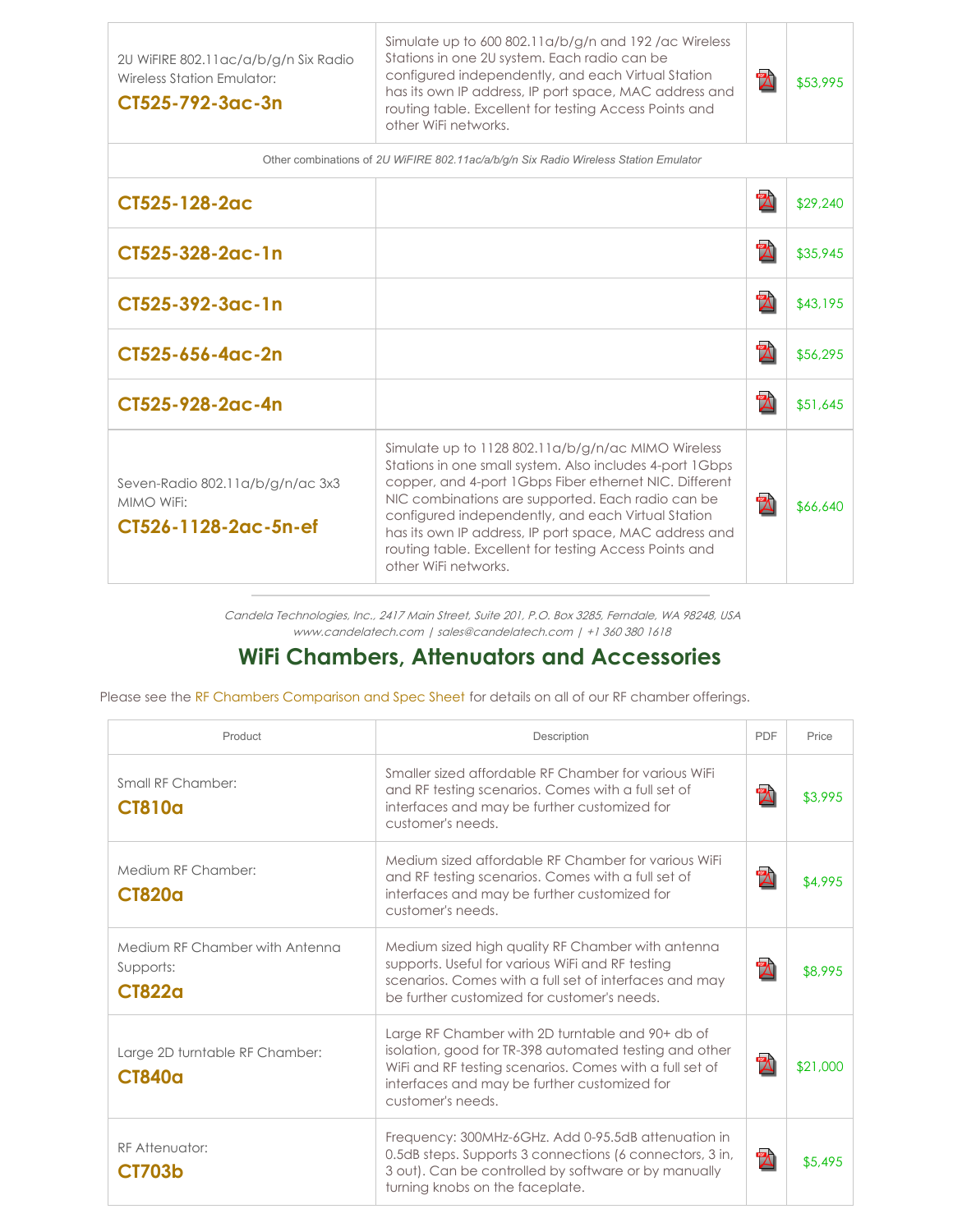| RF Attenuator:<br><b>CT704b</b>             | Frequency: 300MHz-6GHz. Add 0-95.5dB attenuation in<br>0.5dB steps. Supports 4 connections (8 connectors, 4 in,<br>4 out). Can be controlled by software or by manually<br>turning knobs on the faceplate. | $\mathbb{Z}$ | \$6,995 |
|---------------------------------------------|------------------------------------------------------------------------------------------------------------------------------------------------------------------------------------------------------------|--------------|---------|
| RF Attenuator:<br><b>CT714</b>              | Frequency: 5MHz-6GHz. Add 0-95dB attenuation in<br>0.5dB steps. Supports 4 connections (8 connectors, 4 in,<br>4 out). Can be controlled by software only.                                                 | $\mathbb{Z}$ | \$4,995 |
| RF Attenuator:<br><b>CT714b</b>             | Frequency: 50MHz-8GHz. Add 0-95dB attenuation in<br>0.25dB steps. Supports 4 connections (8 connectors, 4<br>in, 4 out). Can be controlled by software only.                                               | $\mathbb Z$  | \$5,995 |
| RF Noise Generator:<br><b>CT711</b>         | RF Noise generator. Supports 2.4 and 5Ghz bands.                                                                                                                                                           | $\mathbb Z$  | \$1,995 |
| RF RADAR Simulator:<br><b>CT712</b>         | RADAR pulse Simulator and non-modulated RF Noise<br>generator. Supports 2.4 and 5Ghz bands.                                                                                                                | $\mathbb Z$  | \$1,995 |
| <b>SMA RF Cable Bundle:</b><br><b>CT540</b> | Used to cable LANforge WiFIRE radios to SMA<br>connectors on the system under test. Includes semi-<br>rigid cables, 30dB fixed attenuators and more.                                                       | $\mathbb Z$  | \$300   |

Candela Technologies, Inc., 2417 Main Street, Suite 201, P.O. Box 3285, Ferndale, WA 98248, USA www.candelatech.com | sales@candelatech.com | +1 360 380 1618

## **LANforge FIRE Traffic Generators**

| Product                                     | Description                                                                                                                                                                                                                                                                                                                                             | <b>PDF</b>                | Price    |
|---------------------------------------------|---------------------------------------------------------------------------------------------------------------------------------------------------------------------------------------------------------------------------------------------------------------------------------------------------------------------------------------------------------|---------------------------|----------|
| Affordable Remote Endpoint:<br><b>CT314</b> | Most affordable system, supports single 10/100 Ethernet<br>port. Optional single b/g/n WiFi station interface. Useful<br>for network monitoring.                                                                                                                                                                                                        | $\boldsymbol{\mathbb{Z}}$ | \$595    |
| Network in a Box:<br><b>CT502-1G</b>        | Simulate up to 250 ethernet devices with unique MAC,<br>IP Address and routing table over 6 physical ports with<br>gigabit traffic generation. Excellent for testing routers<br>and firewalls that monitor traffic flows. For low speed<br>networks, consider the more affordable: CT502.                                                               | $\mathbf{Z}$              | \$12,250 |
| Gigabit Generator:<br><b>CT503</b>          | Generate and receive up to 8 Gbps of traffic with a<br>single system. The CT503 is configured with 8<br>10/100/1000 Ethernet interfaces, and other options with<br>more or fewer ports are available. This system is<br>excellent for testing multi-port high-speed networks.                                                                           | $\mathbb Z$               | \$16,295 |
| <b>CT503-10G</b>                            | Generate and receive 10 Gbps of traffic with a single<br>system. The CT503-10G is configured with two 10<br>Gigabit Fiber interfaces. Other options including<br>portable systems and more ports are available. This<br>system is excellent for testing multi-port high-speed<br>networks. For even more capacity, consider the CT503-<br>10G-4 system. | $\mathbf{Z}$              | \$15,155 |
| 10 Gig Combo Generator:<br><b>CT503-MIX</b> | Generate and receive 12+ Gbps of traffic with a single<br>system. The CT503-MIX is configured with two 10<br>Gigabit Fiber interfaces and 12 1Gbps SFP interfaces.<br>This system is designed to be a general purpose<br>network traffic generator for high-speed networks.                                                                             | $\mathbb{Z}$              | \$47,805 |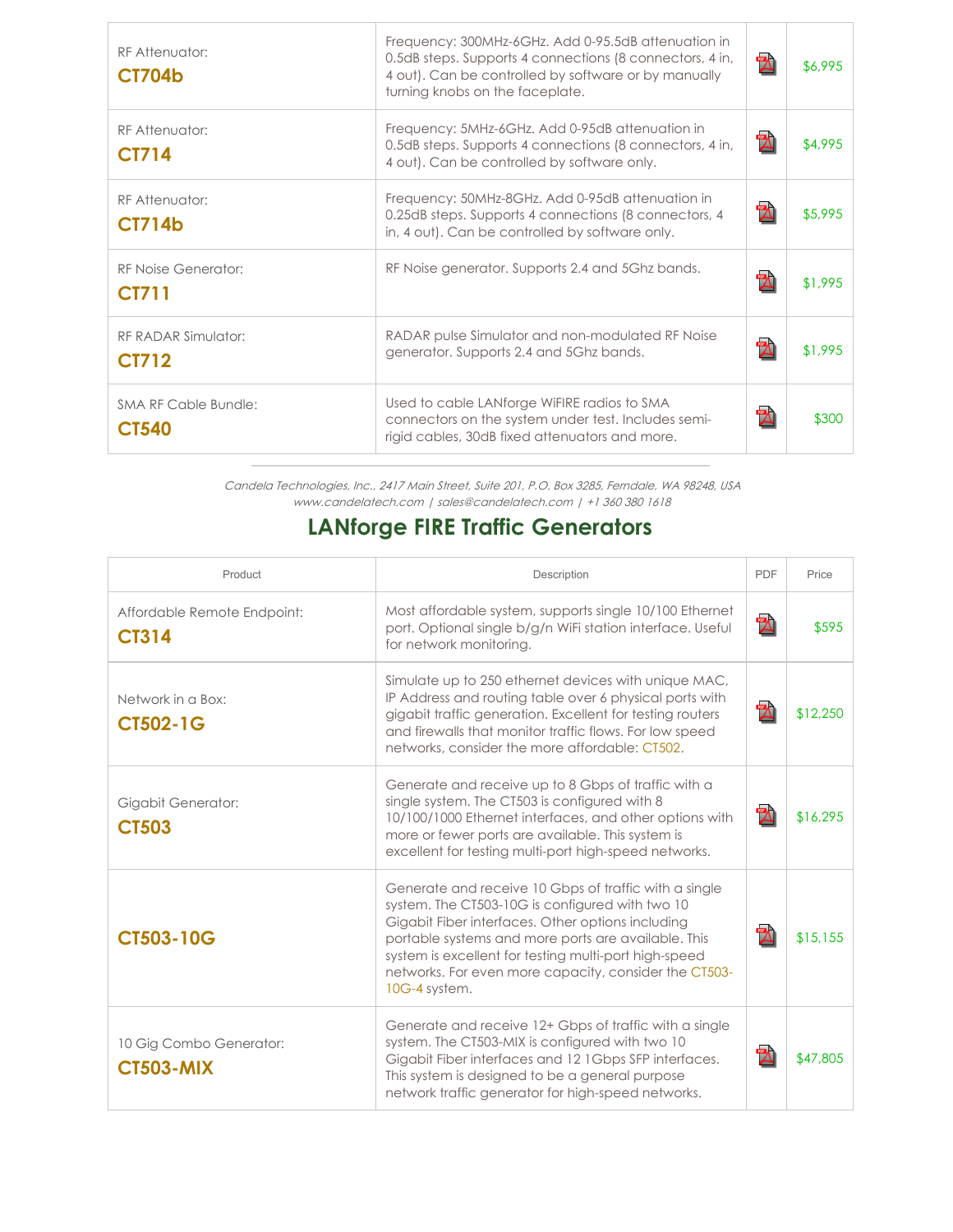| 48-port Last-Mile Traffic Generator:<br><b>CT570</b> | Generate and receive up to 2 Gbps of traffic across 48<br>10/100 ethernet interfaces utilizing a single LANforge<br>machine and a 48-port managed ethernet switch. This<br>system is excellent for testing DSL, Cable Modem, and<br>other networks with a large number of lower-speed<br>network devices.                  | $\mathbb Z$ | \$31,900 |
|------------------------------------------------------|----------------------------------------------------------------------------------------------------------------------------------------------------------------------------------------------------------------------------------------------------------------------------------------------------------------------------|-------------|----------|
| File-IO Generator:<br><b>CT510-10G</b>               | Generate up to 2000 unique NFS, CIFS and other File-IO<br>sessions. Excellent for testing File Servers and network<br>storage devices, for the individual calls.                                                                                                                                                           | $\mathbb Z$ | \$21,655 |
| <b>VolP Call Generator:</b><br>CT505-30              | Generate up to 30 concurrent SIP calls with RTP.<br>Excellent for testing SIP gateways, routers and QoS<br>configurations. Includes optional PESQ module that<br>provides automated perceptive quality scoring for the<br>individual calls. See also: CT505-100. Systems supporting<br>up to 500 calls are also available. | $\mathbb Z$ | \$14,350 |

Candela Technologies, Inc., 2417 Main Street, Suite 201, P.O. Box 3285, Ferndale, WA 98248, USA www.candelatech.com | sales@candelatech.com | +1 360 380 1618

# **LANforge ICE Network Impairment Emulators**

| Product                             | Description                                                                                                                                                                                                                    | PDF          | Price                |
|-------------------------------------|--------------------------------------------------------------------------------------------------------------------------------------------------------------------------------------------------------------------------------|--------------|----------------------|
| Appliance:<br><b>CT910</b>          | One network appliance supporting 0-45 Mbps WAN<br>emulation. A separate machine running the<br>LANforge GUI manages the appliance.                                                                                             | $\mathbb Z$  | \$995<br>(Buy Now)   |
| Appliance:<br><b>CT913</b>          | One network appliance supporting 0-1Gbps WAN<br>emulation. A separate machine running the<br>LANforge GUI manages the appliance. This system<br>has only modest CPU, see CT963 or CT964 for higher<br>performing systems.      | $\mathbb{Z}$ | \$4,995<br>(Buy Now) |
| Appliance:<br><b>CT920</b>          | One network appliance supporting 0-45 Mbps WAN<br>emulation. A separate machine running the<br>LANforge GUI manages the appliance.                                                                                             | $\mathbb{Z}$ | \$2,995<br>(Buy Now) |
| <b>CT922</b>                        | One network appliance supporting 0-155 Mbps WAN<br>emulation. A separate machine running the<br>LANforge GUI manages the appliance.                                                                                            | $\mathbb{Z}$ | \$4,190              |
| Appliance:<br><b>CT934</b>          | High-end, small, silent system supporting 0-1 Gbps<br>WAN emulation that is managed locally or with a<br>separate machine. (10G, GigE Fibre interface<br>available.)                                                           | $\mathbb{Z}$ | \$7,995              |
| Midrange Rackmount:<br><b>CT962</b> | A 1U rackmount appliance supporting 0-155 Mbps<br>WAN emulation that is managed locally or with a<br>separate machine.                                                                                                         | $\mathbf{Z}$ | \$5,120              |
| Gigabit Rackmount:<br>CT963         | A 1U rackmount appliance supporting 0-1 Gbps<br>WAN emulation that is managed locally or with a<br>separate machine. (GigE Fibre interface available.)                                                                         | $\mathbb{Z}$ | \$7,995              |
| Gigabit Rackmount:<br><b>CT964</b>  | A 1U 64-bit rackmount appliance supporting 0-1<br>Gbps WAN emulation that is managed locally or<br>with a separate machine. 16 GB RAM included to<br>support higher 10+ second latencies. (GigE Fibre<br>interface available.) | $\mathbb Z$  | \$9,290              |